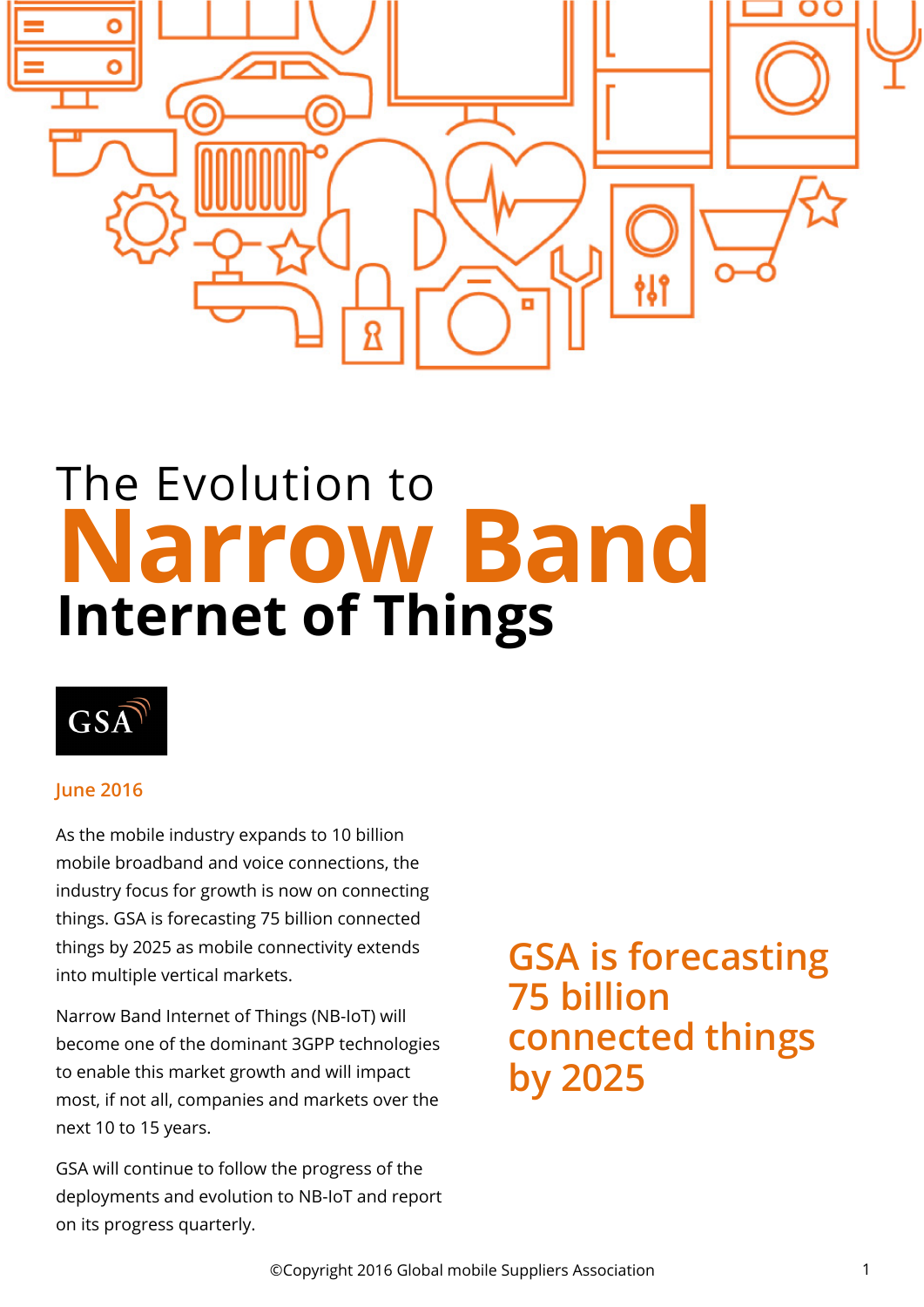#### **Overview**

A flurry of companies including large and small, well established and start-ups have entered the Internet of Things (IoT) race to market. These companies include stalwarts of the wireless infrastructure industry such as Ericsson, Huawei, and Nokia as well as established silicon companies such as Intel and Qualcomm. There is a growing number of companies who are actively working on IoT use cases in vertical markets from Education to Agriculture, from Automotive to Robotics, to name just a few of the opportunity areas being addressed. The market is anticipated to grow rapidly over the next 5 years based on 3GPP technologies such as enhancements for Machine Type Communications (eMTC), Narrow Band IoT (NB-IoT) and EC-GSM-IoT, which in combination with Power Saving Mode (PSM) and Extended Discontinuous Reception (e-DRX), makes GSM/EDGE markets prepared for IoT.

In an interesting industry development in March 2016, the Ministry of Science, ICT and Future Planning (MSIP) of South Korea announced it would adjust the output power in the unlicensed 900 MHz band from the current 10mW to 200mW as an effort to stimulate the emerging IoT-related industry.

This is just one example of how IoT is impacting the mobile industry and GSA will follow, record and publish the progress that IoT and in particular NB-IoT technology will have on the wireless industry and new vertical markets.

#### **NB-IoT Forum**

The foundations for the GSMA NB-IoT Forum were laid down in a preparatory meeting, chaired by Vodafone, in November 2015. The forum was created to promote NB-IoT technology and to facilitate industry trials and pilots. The GSMA NB-IoT Forum has been formally adopted by the GSMA and is now part of the Connected

**24 Operators are committed to deploying NB-IoT**

**7 Commercial and 3 trial Cat-1 Networks have been announced by Operators** 

**2 Cat-M1 Networks are being trialled with one planned**

**9 Operators are trialling pre Cat-NB1 standard networks**

**20 Commercial NB-IoT Networks are forecast by end of 2017 - GSA**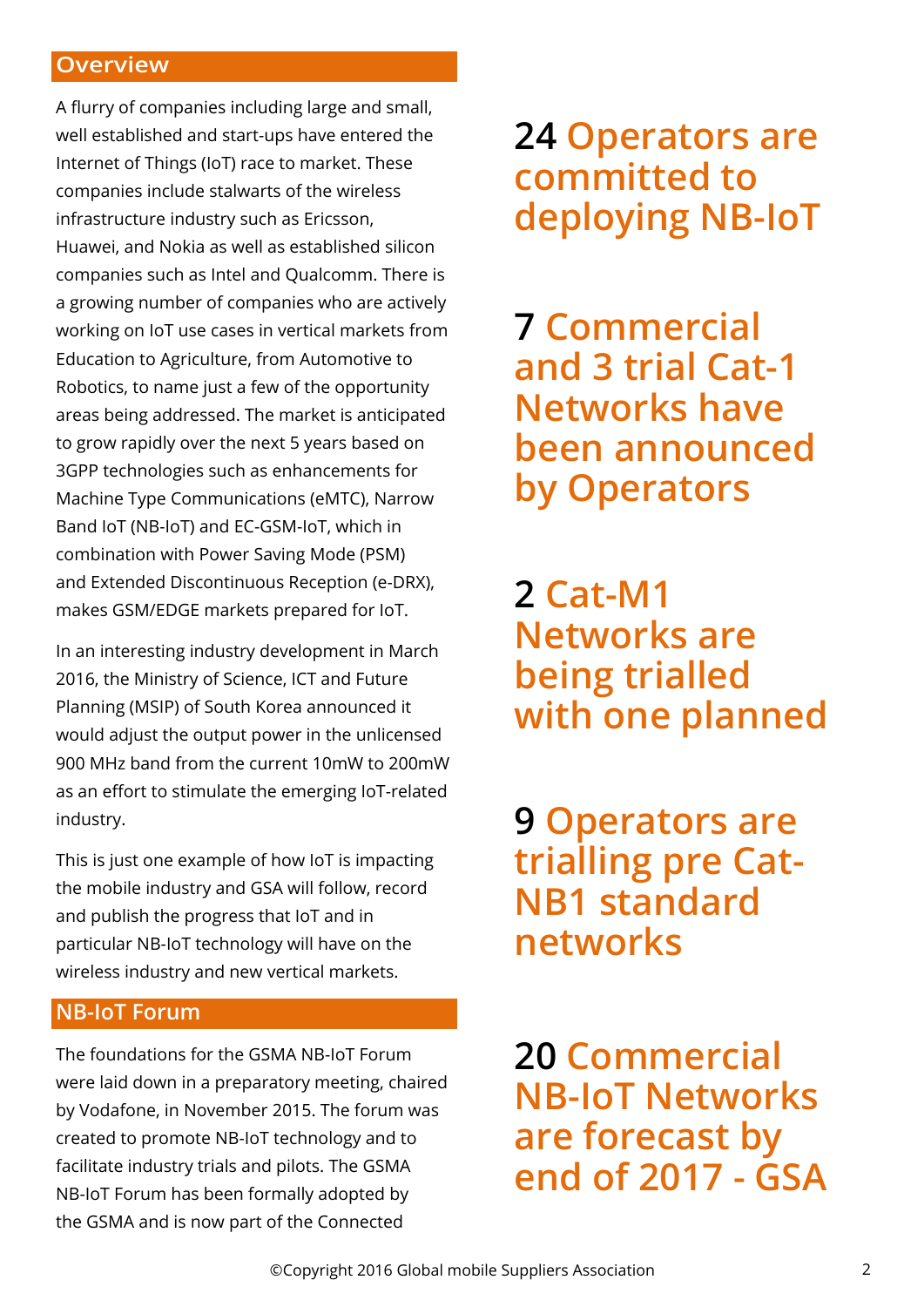Living programme's Mobile IoT industry initiative. Current members include ARM, Bell Mobility, China Mobile, China Telecom, China Unicom, Deutsche Telekom, Etisalat, Ericsson, Huawei, Intel Corporation, KDDI Corporation, KT Corporation, LG Electronics, MediaTek Inc., Mobileum, Nokia, NOS, NTT DOCOMO, Oberthur Technologies, Qualcomm, Sequans Communications, Safaricom, Sierra Wireless, SK Telecom, TDC A/S, Telecom Italia, Telefónica, Telit, Telstra, Turk Telekom, Two Degrees Mobile, u-blox, Verizon Wireless, Vodafone and ZTE Corporation. Vodafone's R&D director Luke Ibbetson is chair of the GSMA NB-IoT Forum.

#### **The GSMA NB-IoT Forum aims to:**

- Facilitate demonstrations and proof of concept trials which strengthen the NB-IoT solution to meet LPWA (Low Power Wide Area) requirements;
- Lead partners to build a strong end-to-end industry chain for NB-IoT future growth and development;
- Drive and proliferate NB-IoT applications in vertical markets for new business opportunities;
- Promote collaboration between all NB-IoT industry partners to ensure interoperability of solutions.

The creation of five NB-IoT labs to focus on new NB-IoT service innovation, interoperability testing and product compliance and certification have also been announced by China Mobile, Etisalat, LG Uplus, Shanghai Unicom, Telecom Italia and Vodafone. Vodafone and Huawei opened the first NB-IoT Open Lab at Vodafone's headquarters in February 2016.

For more information about the Mobile IoT and the GSMA NB-IoT Forum please visit [www.gsma.](http://www.gsma) com/connectedliving

#### **NB-IoT Technology Status**

NB-IoT is part of 3GPP Release-13. The Release was frozen in March 2016 although the finalization of NB-IoT has been extended due to the workload. The NB-IoT standard part of Release-13 should be completed by June 2016, following the plenary meeting during the week of 13th June. This report will be updated following the output of that plenary meeting as needed.

Two new UE Categories have been defined in Release-13, Cat-M1 and Cat-NB1 (Previously referred to as Cat-M2). Cat-1 already exists from Release-8 and Cat-0 was introduced in Release-12. Operators are mainly focusing on Cat-1 for Machine-to-Machine (M2M) use cases for the moment, especially the ones requiring higher data rates, QoS or voice. There currently appears to be limited industry appetite for Cat-0.

There are on going discussions in relation to radio technologies to meet the very low power consumption requirement for NB-IoT, and M2M communications as well as ways to reduce the burden on the network from the anticipated huge number of IoT endpoints expected over the next 10-15 years. These potential enhancements are expected to be part of the input to Release-14 but have yet to be decided on or defined.

The ultimate objective of the NB-IoT work is to deliver a specification that enables less complex User Equipment (UE) with reduced bandwidth, reduced transmit power, reduced support for downlink transmission modes, ultra-long battery life via power consumption reduction techniques and extended coverage operation to support low coverage use cases such as meters or sensors in buildings, basements or in remote locations.

Customer pilots using pre-NB-IoT technology are already underway – see Operator Trials section. Pre-commercial deployment based on the 3GPP Rel-13 standard is expected during the second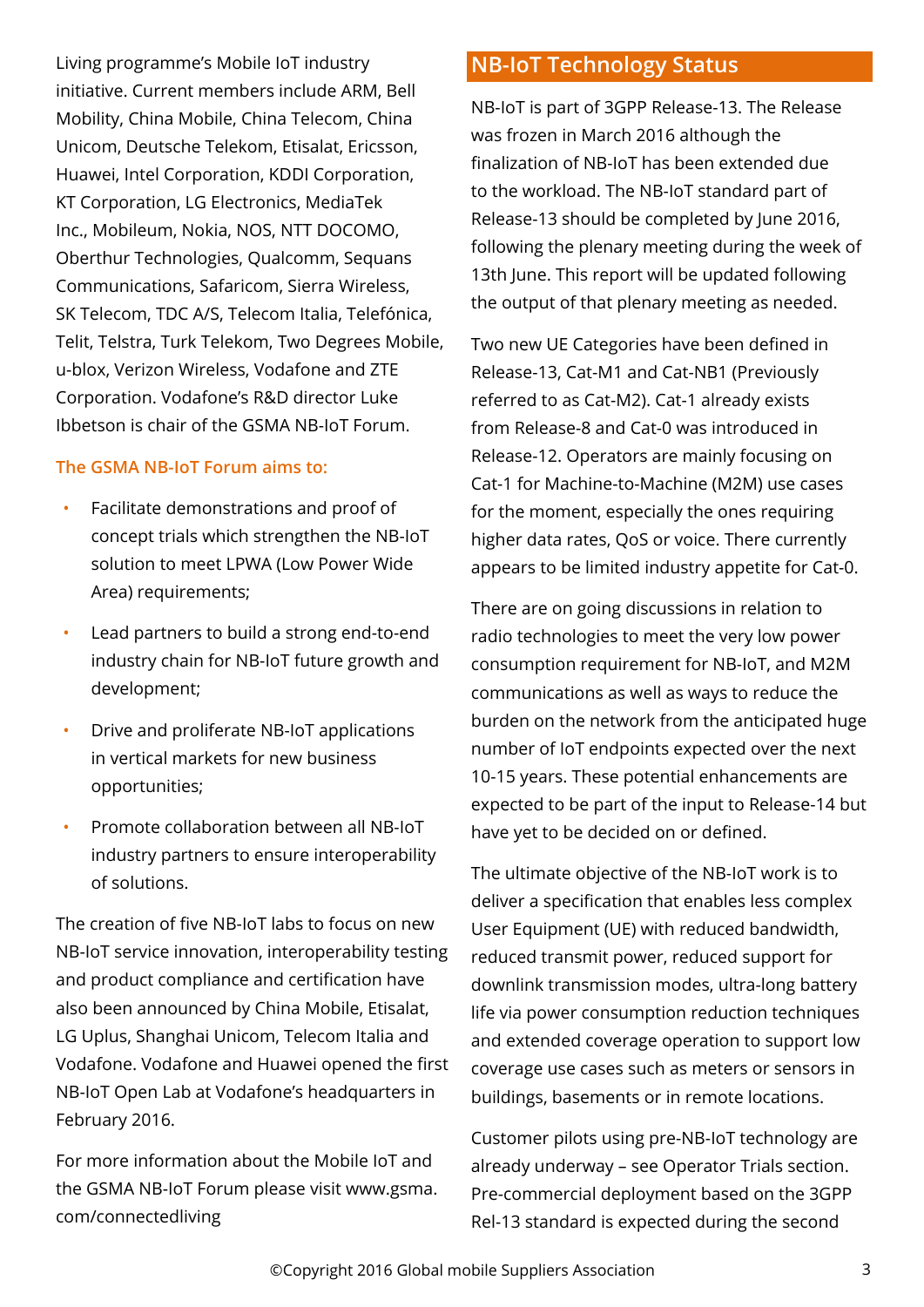half of 2016, with first commercial roll-out from early to mid 2017.

#### **Spectrum**

Indoor penetration and rural coverage are key factors for NB-IoT applications and although the NB-IoT specification should provide an additional 20 dB of coverage, initial feedback from the industry is that the devices supporting spectrum in the sub 1 GHz band is the initial priority.

The Ericsson EC-GSM-IoT trial with Orange in France in Paris (Nov-15 to Feb-16) used the operator's 900 MHz spectrum.

KT have launched a Cat-1 network at 1800 MHz. It remains to be seen what band the operator will use for NB-IoT.

First NB-IoT products and trials are initially expected to use the 900 MHz and 800 MHz bands and in some cases 1800 MHz. GSA will be actively following the debate on NB-IoT spectrum usage.

#### **Operator Trials**

GSA believes that most of the Tier 1 operators have Cat-1 capable networks although all may not yet be promoting Cat-1 or M2M services.

#### **AT&T:**

Ericsson is working with AT&A to roll out a new NB-IoT software solution (Network Software-17A) that runs over existing LTE networks and introduces power-saving functionality for NB-IoT and LTE-Machine type communication (LTE-Cat-M1) offering more than 10 years of device battery life.

The proof of concept demo and field trial for NB-IoT and Cat-M1 is planned for 2Q2016.

Network Software-17A, which is slated for commercial availability in the fourth quarter of 2016, should extend coverage for NB-IoT in order to hit remote and deep indoor areas by adding up to 20 dB coverage improvement.

#### **China Mobile: CMCC**

In December 2015 China Mobile and Ericsson signed an MoU covering an extensive range of 5G research and development cooperation including NB-IoT. As part of this agreement, Ericsson jointly demonstrated connected sheep/livestock tracking utilizing pre-NB-IoT technology at China Mobile's booth during MWC 2016.

At the China Mobile Global 5G event on 31st May, 2016, ZTE demonstrated and early iteration of NB-IoT in the CMCC Shenzhen 5G innovations lab. CMCC demonstrated a virtualization (NFV)-based virtual core network.

China Mobile has been following the 3GPP NB-IoT standardization process and a large-scale trial is planned for the 4Q 2016 with commercial service expected from early 2017.

#### **China Unicom:**

In May 2016 Ericsson announced it had signed a Memorandum of Understanding (MoU) with China Unicom to collaborate on network architecture including Internet of Things (IoT) around Mobile cellular IoT network end-to-end solutions and services.

At the National IoT Technology and Application Conference held at the end of May 2016, Tian Wenke, general manager of customer department of China Unicom, said they will conduct large-scale NB-IoT networking field trials and business demonstration based on 900 MHz and 1800 MHz this year.

China Unicom has been trialling pre-NB-IoT in Disneyland Shanghai and has announced it is planning large-scale NB-IoT field trials in more than five cities with the objective to start commercial service by the end of 2016. The company is aiming for full nationwide NB-IoT coverage by 2018. Trials will start in the 900 MHz and 1800 MHz bands.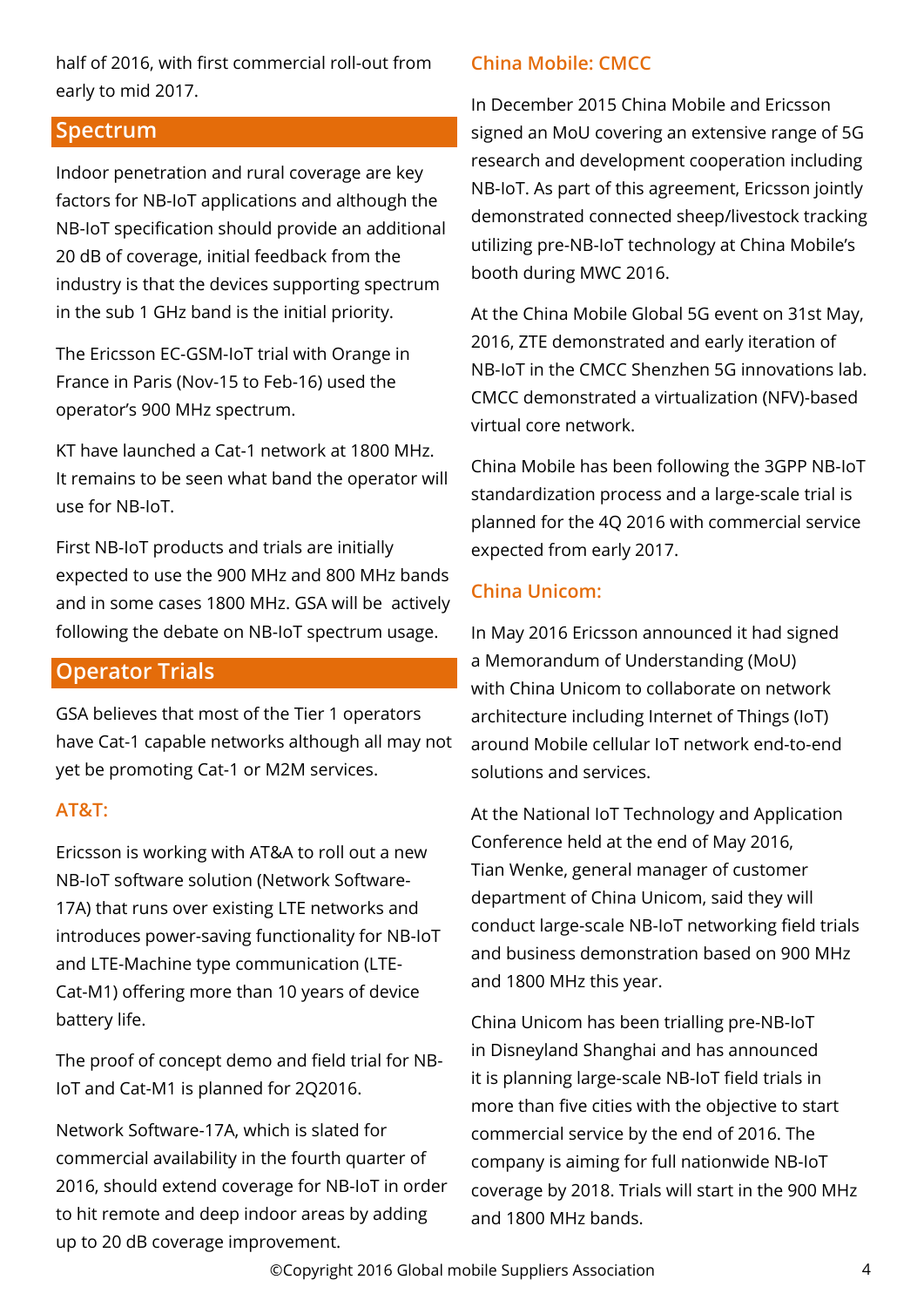#### **Deutsche Telekom:**

Deutsche Telekom (DT) and Huawei were the first to announce a field trail of pre-NB-IoT in October 2015. The field trial took place in Bonn, Germany, and DT and Huawei were able to evaluate the capabilities of this early version fo NB-IoT and test the usability for an application to provide smart parking. The field trial focused on verifying the performance of the technology in a variety of challenging, actual deployment scenarios.

Huawei provided the equipment and software upgrade to the Radio Access Network (RAN) and the trial was run over licensed spectrum where the network communicated with sensors. The field trial focused on verifying the performance of the technology in a variety of challenging, actual deployment scenarios.

#### **EE:**

In September 2015 EE launched its Connect Platform to offer dedicated services for largescale M2M and IoT installations.

#### **Etisalat:**

In April 2016, the United Arab Emirates operator Etisalat and Huawei announced a successful trial of pre-NB-IoT smart parking in a live network in both Abu Dhabi and Dubai.

#### **Korea Telecom - KT:**

KT has launched a commercialized nationwide LTE network that offers IoT/IoST (Internet of Small Things) services, to leverage its legacy LTE network. The Cat-1 network launch followed lab testing in October 2015 and a Cat-1 demonstration in commercial network in Daejeon in November. The nationwide LTE Cat-1 network is deployed at 1.8 GHz across over 110,000 base stations nationwide.

KT said it will supply 100,000 Cat-1 LTE-M modules, developed in cooperation with Telit, TechPLEX and AM Telecom, to service providers for free and without any service charges until the end of 2016.

KT will also work to commercialize NB-IoT during 2017 since it is more specifically designed for IoST, anticipating there will be 4 million IoST connections by the end of 2018. The company said it would invest KRW 150 billion (USD\$ 131 million) in NB-IoT–focused network, device and ecosystem development by the end of 2018.

### **LG Uplus:**

In March 2016, LG Uplus (formally known at LG Telecom) also made public that it is releasing an IoST-specific LTE module co-developed with LG Innotek, and will be rolling out an IoT solution featuring their module by the end of the first half of 2016.

#### **Orange:**

In November 2015, Ericsson announced it was trialling a pre-standard NB-IoT network as well as Extended Coverage GSM (EC-GSM) with Orange in the operator's 900 MHz frequency band.

The three main areas of exploration were to examine how to improve indoor coverage, cut the cost of IoT devices and extend battery life.

Orange has been deploying LoRa, a proprietary Low Power Wireless Access (LPWA) technology. It is however widely expected that Orange will eventually adopt NB-IoT as its preferred LPWA solution.

#### **SK Telecom:**

SKT, Sony Mobile and Ericsson conducted lab testing of key functionality of LTE Cat-1 and Cat-M1 in the Ericsson radio labs in Kista, Sweden in September 2015. The tests evaluated the reduced complexity and potential impact on cost reduction of devices and battery life.

©Copyright 2016 Global mobile Suppliers Association 5 In March 2016, SK Telecom revealed a plan to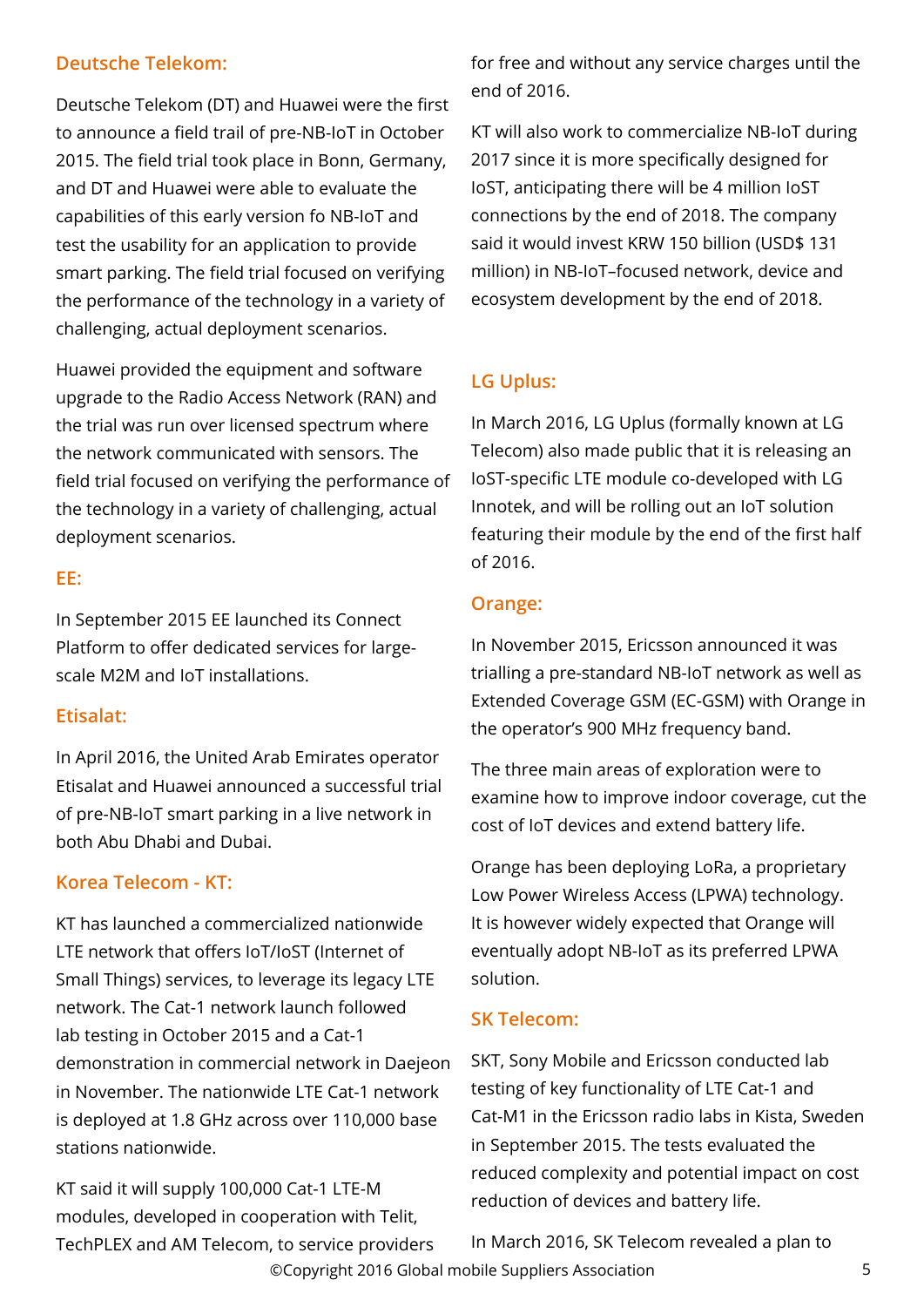build what it refers to as the Internet of Small Things (IoST). The initial IoST network will be based on an independent LoRa LPWA network and linked to the current LTE as its mobile backhaul.

#### **Telefónica:**

Telefónica has been building its partnerships for NB-IoT with companies like Accenture, Qualcomm, Geotab, Cisco, Telit, Ericsson, Nokia, Huawei, Intel and Amdocs and claims over 700 companies are part of its IoT Partner Program (IPP).

In the Mexico city of Guadalajara, Telefónica has provided a Smart City platform linked to a waste management service operator with 600 sensors in waste containers.

There is also an IoT R&D centre in Chile described as a "living experience" to field test IoT technologies.

The strategy is to offer the best connectivity for each IoT need, sector and application and Telefónica have deployed a Sigfox pilot network in Peru and Chile while also testing NB-IoT. There are commercial pilots with customers around livestock, agriculture, smart metering in urban areas and urban furniture (street lights for example).

#### **Telecom Italia Mobile -TIM:**

At MWC 2016, Huawei and TIM signed a Memorandum of Understanding (MoU) for the development of IoT solutions on NB- IoT technology. This followed on from initial collaboration in 2105 on the Huawei pre-standard NB-IoT technology.

TIM will also construct a NB – IoT Open Lab in Turin dedicated to research and innovation. The lab will represent an open platform for companies and developers to support and accelerate the growth of Internet of Things

services and the progress of industrial applications.

TIM and Huawei will carry out field trials on NB-IoT solutions together with partners from vertical industries, to promote the rapid improvement and deployment of NB-IoT technology into the market.

#### **Telstra:**

At MWC 2016, Ericsson announced a proof of concept demo and field trails of NB-IoT and Cat-M1 starting in Q2 2016 that would include **Telstra** 

Telstra have been running information sessions with some of its enterprise and government customers on Cat-M1 and NB-IoT using the demo set up that Ericsson used at Mobile World Congress earlier in 2016.

In February 2016 Telstra announced the launch of its Cat-1 network and this will be closely followed by the introduction of both Cat-M1 which will increase coverage and reduce device cost, and ultimately NB-IoT.

#### **T-Mobile:**

T-Mobile promotes its CAT-1 capable IoT network, in particular supporting GSM customers. T-Mobile US has a relationship with Wyless extending back to 2006 that has led to the creation of Porthos, an industry IoT management platform. Porthos hosts the connections of over 1,700,000 T-Mobile SIM cards utilizing 2G, 3G, and 4G wireless bands.

#### **Türk Telekom**

Türk Telekom signed an MoU on 5G with Nokia in April 2016 to also accelerate the development of 5G radio access network technology and the applications that will drive the Internet of Things.

The companies will work together on testing Internet of Things technologies for tracking, metering, smart cities, smart-home and latencysensitive applications.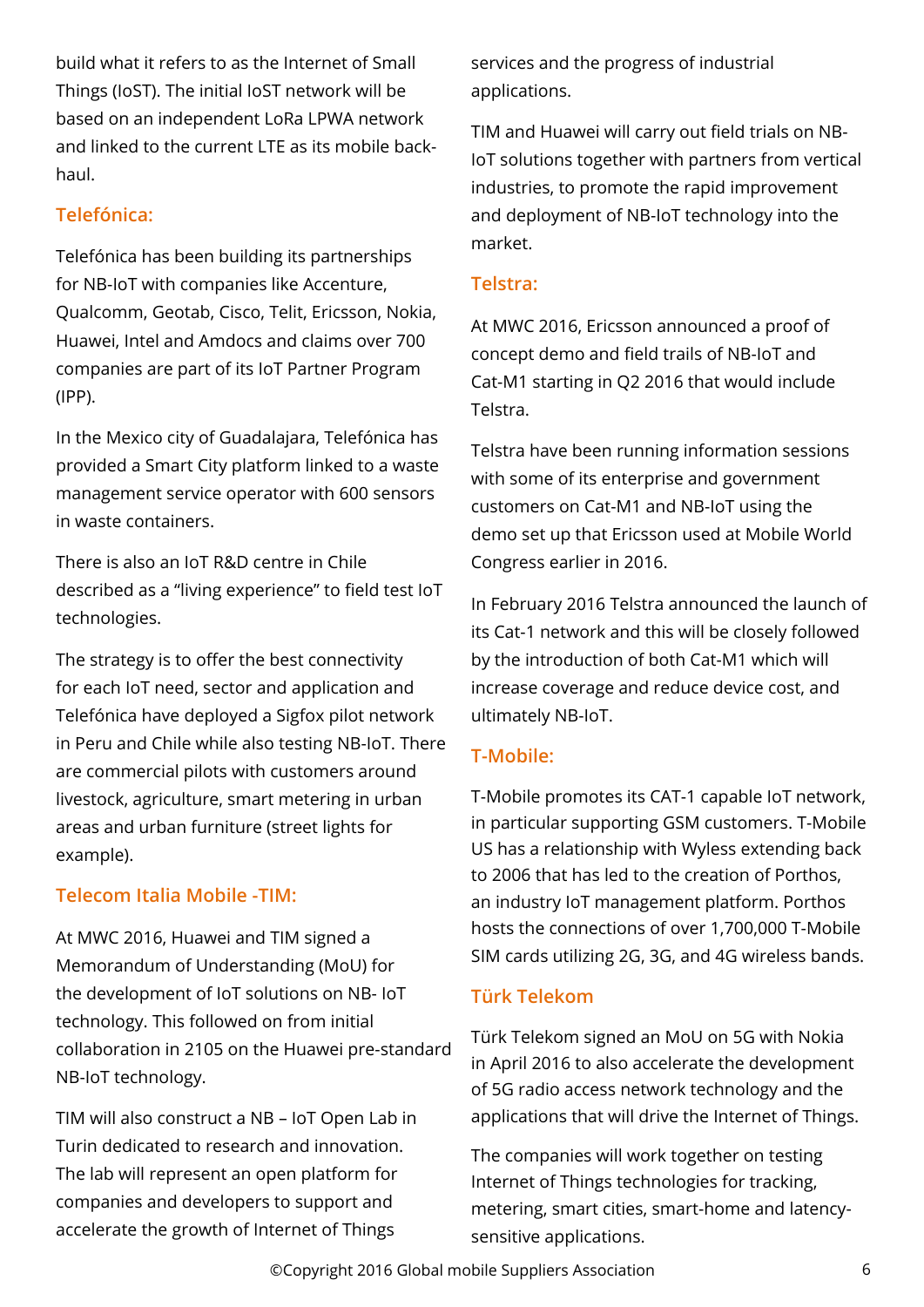#### **Verizon:**

In October 2015 Verizon said it had 15 million-machine type consumer and business connections, which had generated over \$500m in revenue so far that year.

Verizon also said it would be launching a new IoT core in early 2016 that meets new IoT profiles at a much lower cost.

The recenlty announced Verizon ThingSpace easy web based platform for developers should make easy on-ramp of IoT applications for developers.

#### **Vodafone:**

Vodafone has been a strong supporter of Cellular IoT – now renamed Narrow Band IoT – and has been keen to ensure the reuse of existing RAN and transmission while using a separate dedicated and optimised core network with virtual network technology.

Vodafone already has a global M2M network and this will connect with the Vodafone NB-IoT access layer.

In December 2015, Vodafone Group, Huawei and u-blox announced the completion of a successful trial of pre-standard NB-IoT in Spain, sending an NB-IoT message to a u-blox module in a water meter. The improved penetration using NB-IoT made it possible to connect devices simply and efficiently using an established mobile network.

The pre-NB IoT trial used the u-blox SARA module and software and successfully implemented narrowband communications in the 900 MHz band.

In May 2016, Vodafone Australia revealed it had successfully carried out a pre-standard NB-IoT trial with Huawei at multiple sites in Melbourne's central business district and suburbs. The trail demonstrated significantly greater coverage in terms of distance and depth compared to those offered by existing 2G, 3G and 4G technologies.

NB-IoT would be able to penetrate two to three double brick walls enabling connectivity to be achieved with objects in places such as underground car parks and basements, something that is critical to many IoT use cases.

Vodafone Australia also reported they had achieved extended coverage during tests in suburban Melbourne of distances up to 30 kilometres.

During its Q1 group financial results presentation, Vodafone's CTO Johan Wibergh said the company aims to deploy NB-IoT at all of the company's 4G-LTE base stations by 2020.

#### **Zain Saudi Arabia (Zain KSA):**

Zain KSA signed a Memorandum of Understanding with Nokia to collaborate on a two year smart city initiative in Jeddah to include advanced networking technologies for the Internet of Things (IoT) expanding the utilization of small cells and Wi-Fi to ensure continuous connectivity throughout the city.

To ensure privacy and fulfil public safety requirements, the companies will place a strong focus on the reliability and security of the network.

#### **Operator Cat-1 Network Deployments**

| <b>Region</b> | Operator          | <b>Status</b>   |
|---------------|-------------------|-----------------|
| US            | AT&T              | Commercial      |
| US            | Verizon           | Commercial      |
| US            | T-Mobile          | Commercial      |
| APAC          | Telstra           | Commercial      |
| APAC          | КT                | Commercial      |
| Europe        | FF                | Commercial      |
| <b>MEA</b>    | Etisalat          | Commercial      |
| LATAM         | Telefónica Mexico | Trial           |
| <b>MEA</b>    | Türk Telecom      | Trial           |
| APAC          | LG Uplus          | Trial 3-4Q 2016 |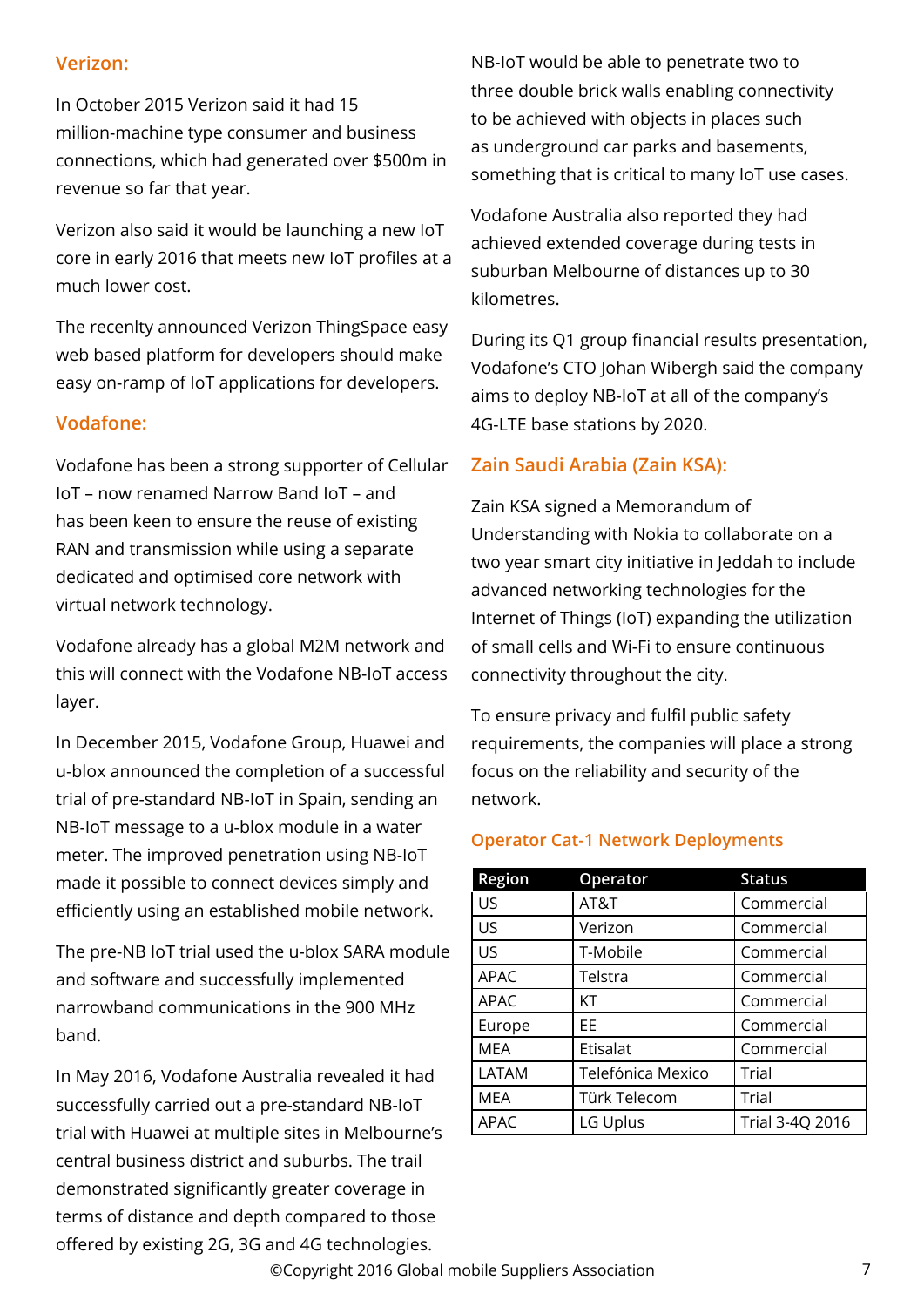#### **Chips, Modules & Devices**

#### **Altair Semiconductor:**

The Altair FourGee-1160 CAT-1 chipset has completed AT&T's ADAPT validation process and has been certified for deployment on Japan's KDDI network. The FourGee-1160 is designed specifically for IoT and M2M applications, such as wearables, vehicle telematics, smart meters and security applications.

Altair has also confirmed its IoT cellular roadmap includes CAT-1, CAT-M1 and Cat NB1 products.

In January 2016 Sony Corporation announced that it has reached an agreement with Altair Semiconductor and its major shareholders to acquire the company for US\$212 million.

#### **AM Telecom:**

AM Telecom in Korea make LTE modules, routers and modems based on their own chips. In 2014 they announced the AME5220 LTE IoT module that would be supplied to Softbank in Japan.

#### **Encore Networks:**

The Encore Networks EN-1000TM Cat-1 router is available to connect to the Verizon network in the US and is designed for Kiosks, retail point of sale, security panels and business continuity back-up services.

#### **Gemalto:**

At MWC in February 2016, Gemalto unveiled its Cinterion® M2M Cat-1 LTE wireless module with the ability to fall-back to 2G in Europe, Middle East Africa and to 3G in North America for areas where LTE connectivity is not yet fully available.

The Cinterion® Cat-1 LTE M2M module had been certified to connect to the Verizon network in the U.S.

#### **Intel:**

The Intel XMM 7115 modem will sample to customers in the second half of 2016 and is designed for integration with sensors, smart meters and other low power endpoints supporting peak data rates below 200 kbps and devices requiring extended battery life. Vertical markets that are applicable to the XMM 7115 are expected to be energy, agriculture and transportation.

The Intel XMM 7315 will support both the LTE Cat-M1 and NB-IoT standards and combines an LTE modem and IA application processor on a single chip. The XMM 7513 is ideal for low power and low cost endpoints that require widescale coverage supporting speeds up to 1Mbps (Cat-M1) and below 200 kbps (Cat-NB1). The XMM 7315 is planned for commercial delivery in 2017.

For applications and endpoints that are required in 2016, the Intel XMM 7120M supports Cat-1 M2M applications for low and high-speed connectivity as well as those applications that require voice. Optimized for size the XMM 7120M modem offers Cat-1 speeds up to 10 Mbps in the downlink and 5 Mbps in the uplink with optional fall back to 3G or 2G and assisted GPS. The modem will sample in Q1 2016.

#### **MediaTek:**

The MediaTek MT7687, MT7697 and MT7697D chip-sets are all based on an ARM Cortex M4F and are targeted at the Smart Home.

MT7687 - a low power, Wi-Fi System-on-Chip (SoC) launched in 2015 - allows home appliances and smart devices to connect to and be controlled through a home network. The MT7697 provides both Wi-Fi and Bluetooth connections for smart gadgets and wearables. The MT7697D offers dual band 2.4 GHz and 5 GHz support. The MediaTek MT7697 will be available in the first half of 2016.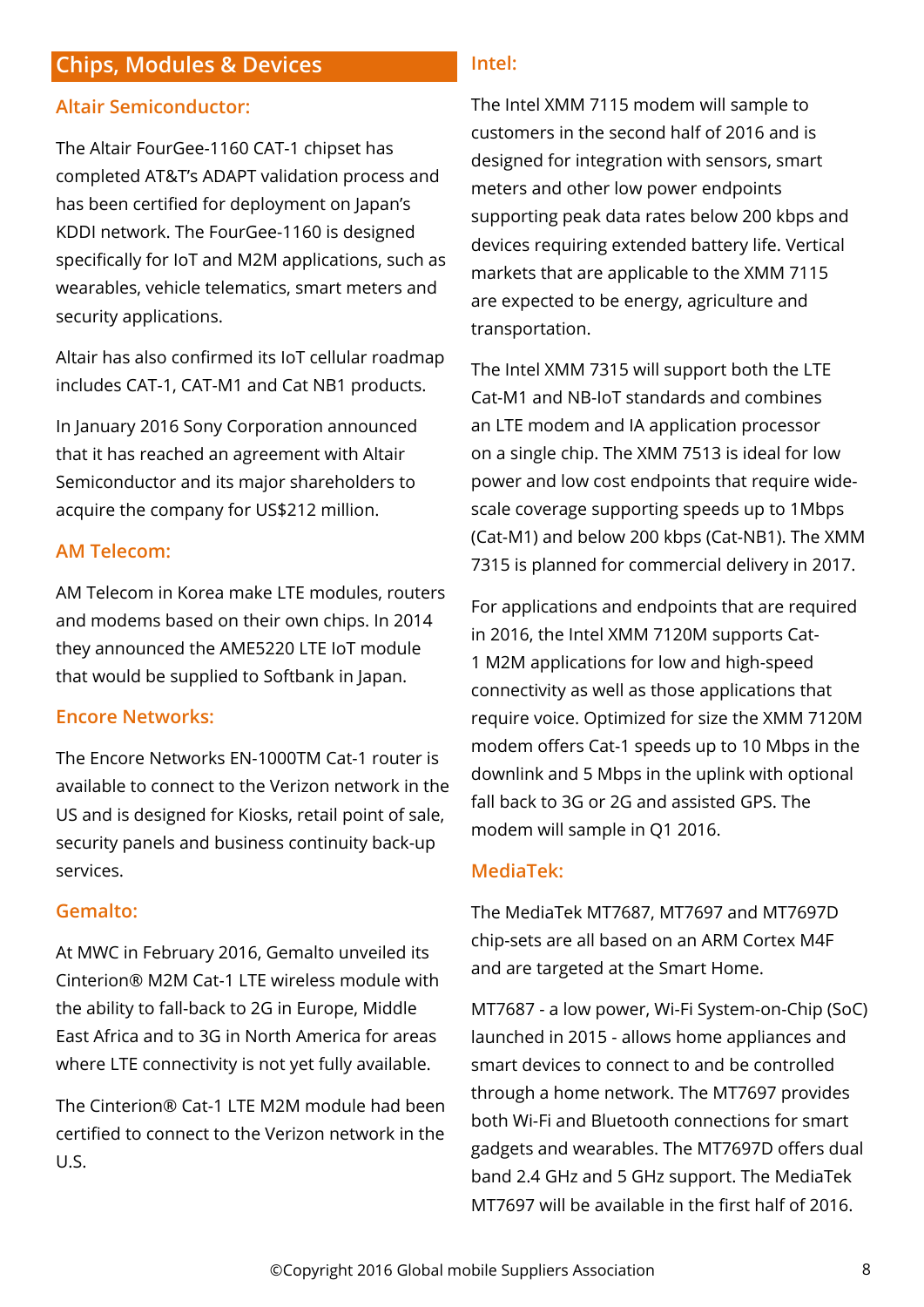At MWC MediaTek announced Orange would participate in their IoT Booster Program with the aim to market a family of MediaTek chip-sets with an Orange SIM Card or integrated with the Orange SIM Card in partner's modules.

The offering will include the price of connectivity structured for IoT needs. The ready-to-use IoT offer will allow professional developers to accelerate deployment of their connected objects onto the cellular network by removing the need to seek out complex arrangements for chipset and connectivity separately.

MediaTek has been following the 3GPP NB-IoT standardization process and will deliver solutions for low power and low cost devices that require wide area application supporting speeds below 200kbps (NB-IOT) in 2017.

#### **Nimbel ink:**

NimbeLink is expanding its Skywire family of cellular modems with the addition of a 4G LTE Cat-1 embedded modem. This new product is specifically designed to bring 4G LTE capabilities to the Internet of Things (IoT) and machine-tomachine (M2M) applications.

Based on the Gemalto Cat-1 LTE chipset, the Skywire 4G LTE Cat-1 embedded modem has FCC and carrier-required end-device-certification.

Bands supported are band 4 (1700 MHz) and band 13 (750 MHz).

#### **Oviphone:**

Oviphone are a Shanghai based smart device manufacture of smart watches, smart health and smart location products. Oviphone have carried out field trials of a Narrow Band IoT smart watch using the u-blox SARA chipset platform. The first fully standards compliant NB-IoT smart watch is planned to be available at the end of 2016 with additional existing products that are GSM based, kids smart watch: pet tracker, which will be made NB-IoT compliant during 2017.

#### **Qualcomm:**

In October 2015 Qualcomm announced its new range of modem solutions – MDM9207-1 for Cat-1 LTE connectivity and the MDM9206, which is suitable for LTE Cat-M (eMTC) and NB-IoT. The MDM9207-1 has been purpose-built for IoT applications like smart metering, industrial automation, security, asset tracking, wearables, and point-of-sale– applications that usually require high reliability and power efficiency.

The MDM9206 is engineered to support low cost-optimized solutions for low data rate IoT applications and with its low power profile will support the long term IoT goal of 10+ years battery life – depending on the application power budget.

The MDM9207-1 is anticipated to be available in the first half of 2016 while the MDM9206 will be available in line with the development of the ongoing NB-IoT work in 3GPP Release-13.

#### **Quectel:**

Quectel Wireless Solutions, a supplier of GSM/ GPRS, UMTS/HSPA/LTE and GNSS modules, solutions and services, will launch its LTE Cat-1 module optimized specially for M2M and IoT applications in Q2, 2016. Samples of this module are available now.

#### **Sequans:**

Sequans is collaborating with Verizon on CAT-1 LTE technology. The company has provided its Calliope CAT-1 chipset platform for testing on Verizon's network for current M2M applications. The partnership has also been extended to support the Monarch Cat-M1 capable chipset platform that is in development and will initially address newer IoT applications, including wearables, asset trackers, smart meters, smart cities and industrial sensors.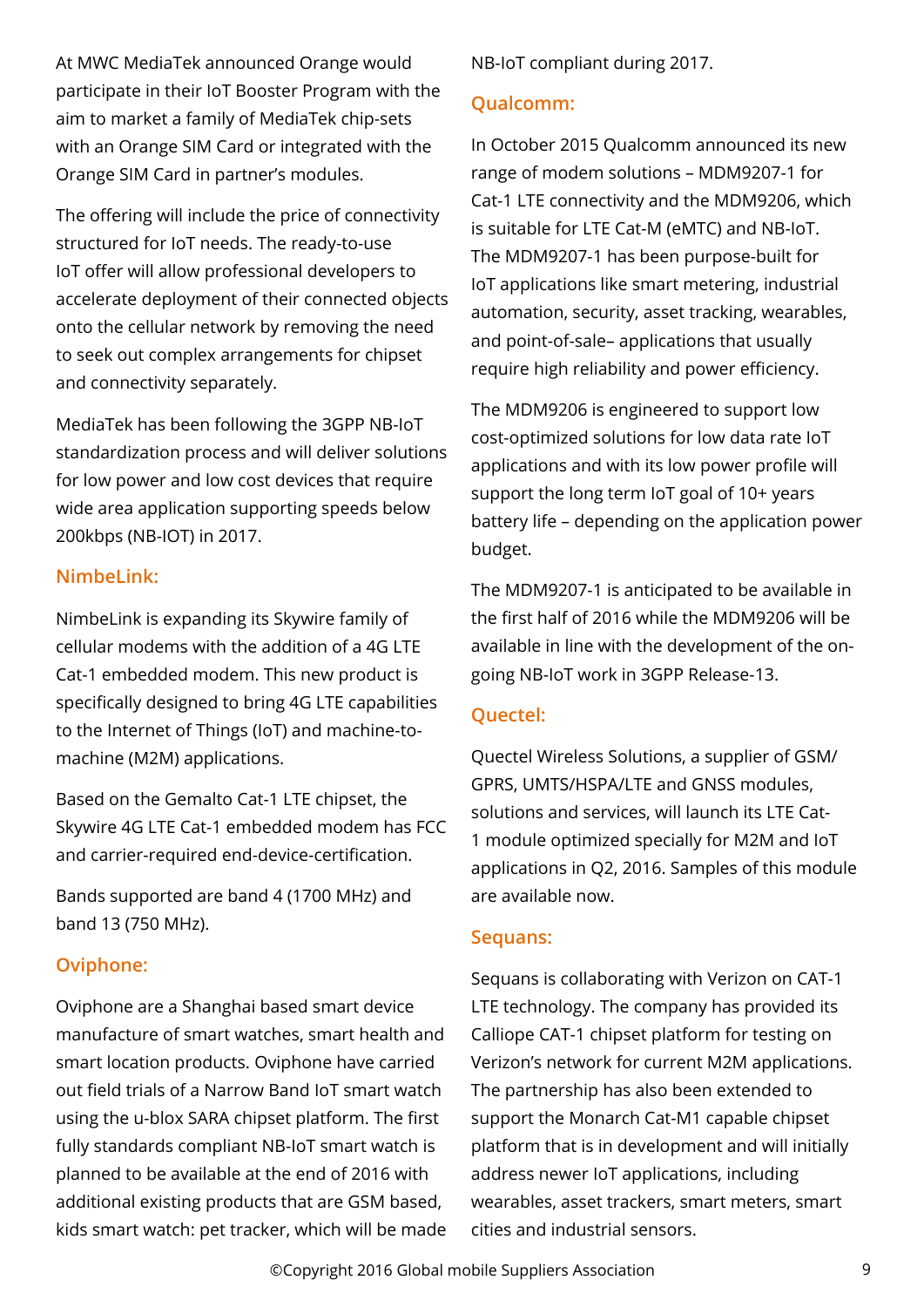In March 2016, Sequans announced the successful completion of interoperability testing of the Calliope Cat-1 LTE chipset with NTT DOCOMO.

#### **Sierra Wireless:**

At Mobile World Congress 2016, Sierra Wireless demonstrated their prototype Cat-M1 (eMTC) module with an Altair chip working via an Ericsson base station. Module size was 15 mm x 18 mm x 2.5mm. Sierra Wireless is committed to both Cat-M1 and NB-IoT but is focusing on Cat-M1 in the short term while waiting for the NB-IoT specification to be completed.

Sierra Wireless say operator interest in Cat-M1 is very strong in the US, in particular from AT&T and Verizon which looks like an early market.

Sierra Wireless say they are trialling Cat-M1 but have so far not made any announcements, although they are cooperating with smart meter vendors including Itron and SageCom.

Sierra Wireless have used Mediatek, Qualcomm and Intel chip-sets in previous products but are also investigating other silicon vendors for their LPWA modems.

The fist Cat-M1 module will be commercially available in Q1 2017 while the first NB-IoT module will be available around 6-9 months after the standard is finalised.

#### **Telit:**

Telit will expand its family of xE910 and xE866 modules to include Cat-M1 and Cat-NB1. US operators are interested in Cat-M1 with Cat-NB1 likely to follow later in 2017. Interest in NB-IoT is coming mainly from operators outside of the US.

Altair provides the Cat-1 chip for the xE866 module, while the xE910 flagship module chip suppliers are Intel and Qualcomm; a decision on supplier for the LPWA versions of these modules will be made during 2Q/3Q 2016.

In April 2016 Telit announce it had acquired several module product lines and IP related assets from Novatel Wireless Inc., including a product line based on Sequans LTE Cat 1 chipset.

The path from the current family of xE910 and xE866 will be extended to Cat-M1 and Cat-NB1. Cost optimisation is a product roadmap focus with customers looking for single digit \$ module pricing in 2017.

The LE866-SV1, LE910-SV1, LE910-NA1 modules have been developed for use with North American wireless network carriers, while the LE910-EU1 is for Europe, all leverage existing LTE technology aligned with carriers' plans to support the CAT-1 standard in their respective markets.

Telit is working with both Verizon and AT&T who are focusing initially on Cat-M1. Deployment with Verizon at Band 4 (1700 MHz) and band 13 (700 MHz) and with AT&T at bands 2 (1900 MHz), Band 4 (1700 MHz) and band 12 (700 MHz).

In Europe and Asia Telit expect Band 20 (800 MHz), Band 8 (900 MHz) and Band 28 (700 MHz) to be the main requirements.

Trials of Cat-M1 are expected Q3/Q4 of 2016 in the US with Verizon and Q1 2017 for AT&T. Commercial Cat-M1 service is planned for Q2 2017.

Support for European operators with Cat-NB1 will happen in Q2-Q3 2017 and a little later for Asia. Cat-M1 will follow after this.

The Telit LE866-SV1, an LTE Cat-1 module has been certified on Verizon's 4G LTE network. Its compact 15 x 25 mm footprint is targeted at wearable trackers, health monitoring devices and smart watches.

In May 2016, Telit received certification from AT&T for the LE910-NA1 dual-mode LTE CAT-1 IoT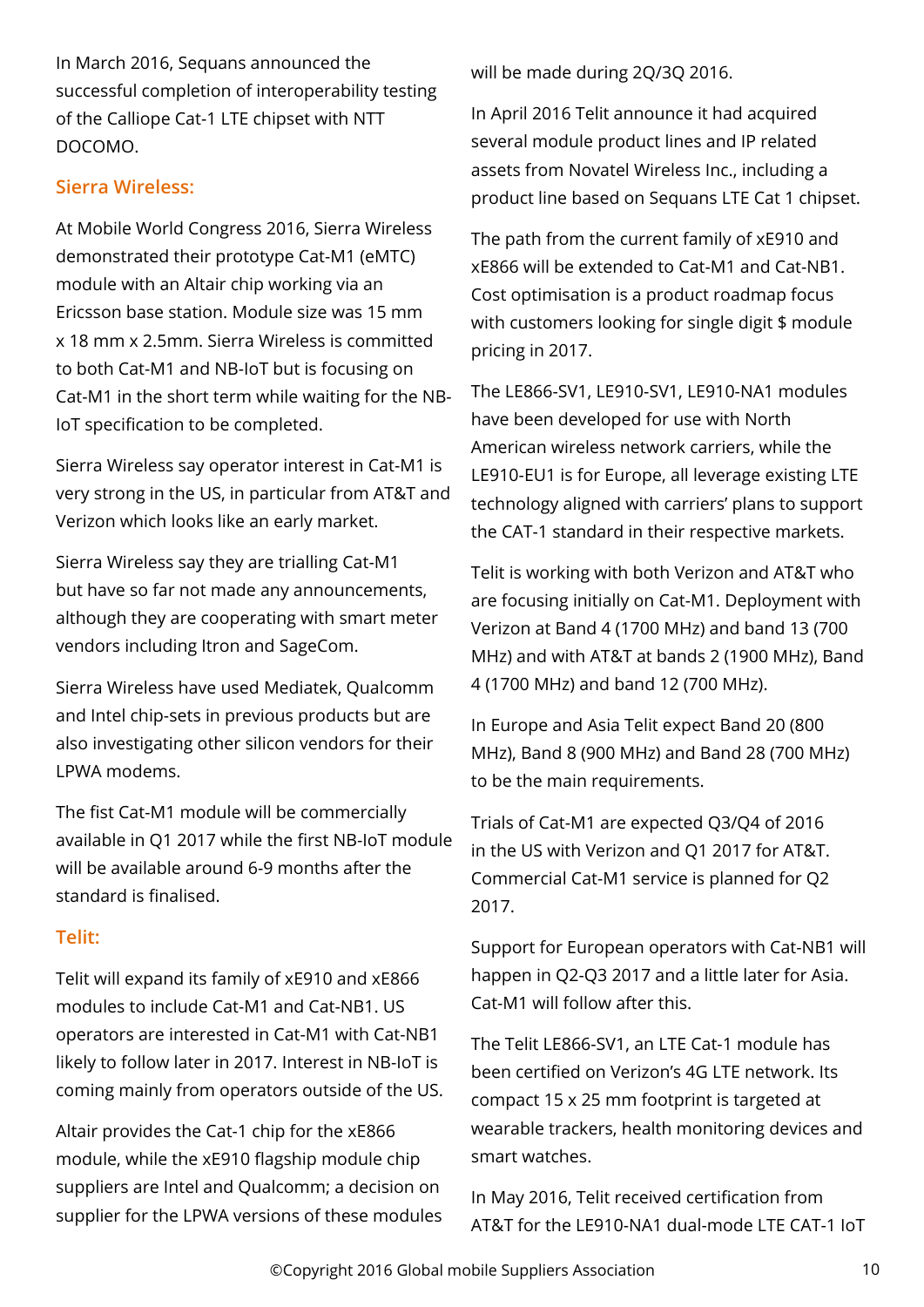module, with fall-back to 3G supporting bands 2, 4, 5, 12 and 13 as well as 3G bands 2 and 5.

Also in May, Telit announced its collaboration with M2M Engineering, a provider of communication solutions to the utility industry, with the goal to embed intelligence within individual remote meters, elevating them to realtime sensor nodes within the Smart Grid.

#### **TechPLEX:**

TechPLEX is a Korean chip manufacturer who are bringing to market, in 2016, a Cat-1 chipset. The TLC1250KT will support Band 3 (1800 MHz) and Band 8 (900 MHz) and be software upgradable from Release-10 to release 12 and 13.

#### **u-blox:**

The u-blox NB-IoT SARA-N range is a pre-standard Release-13 NB-IoT module that has been used for operator trials, including Vodafone in Spain and is the first of a series of NB-IoT modules u-blox will bring to market. Announced trials have mainly focused on smart metering solutions. The SARA-N series module form factor is 26 mm x 16 mm and 2.4 mm deep and is currently working in the 900 MHz band with the focus on testing out initial NB-IoT capabilities.

u-blox are using a chip from Hisilicon in the SARA-N module although the longer term objective would be to use an internally designed chip.

The next version of the SARA-N module with a software update should be available in Q3 2016. Engineering samples for customers should be available from Q4 2016 with commercial production from Q1 2017 – all dependent on the completion on the 3GPP Release-13 standard.

A world version of the SARA-N module should become available in 2017 covering the sub 1 GHz bands (900-850-800 MHz)– depending on operator demand.

### **LPWA Platforms**

The IoT ecosystem has multiple companies offering IoT platforms, usually as a service. In addition, many IoT start-up companies have developed their own platform and have sought to offer this to other IoT device manufacturers. The result is a very fragmented IoT platform ecosystem. The following is only a subset of platform companies offering their services to the IoT industry and will be amended continually in future when updates of this report are published.

#### **Ericsson:**

Since September 2015, Ericsson has announced a suite of new software products to accelerate the uptake of IoT, intended to remove roadblocks to mass-market IoT adoption by improving battery life, extending coverage and enabling low cost devices. Networks Software-17A supports millions of NB-IoT device connections per cell site. The new software products to existing network infrastructure will support fast roll-out of reliable, secure mobile connectivity.

In April 2016 Ericsson announced its IoT Accelerator, available as a service initially focused on public safety, utilities, transport and smart city applications. Ericsson regional business labs will support IoT ecosystem cooperation to develop solutions for rapid market delivery.

The Ericsson IoT platform includes data management, billing, device management, connectivity services and analytics. Planned expansion modules include a self-service portal, developer environment and software development kit. IoT Accelerator will leverage the Ericsson Cloud System to support hybrid cloud deployments and meet data sovereignty and security requirements. All main connectivity standards are supported and the Accelerator will leverage Ericsson's Cellular for Massive IoT software solutions, including support for NB-IoT,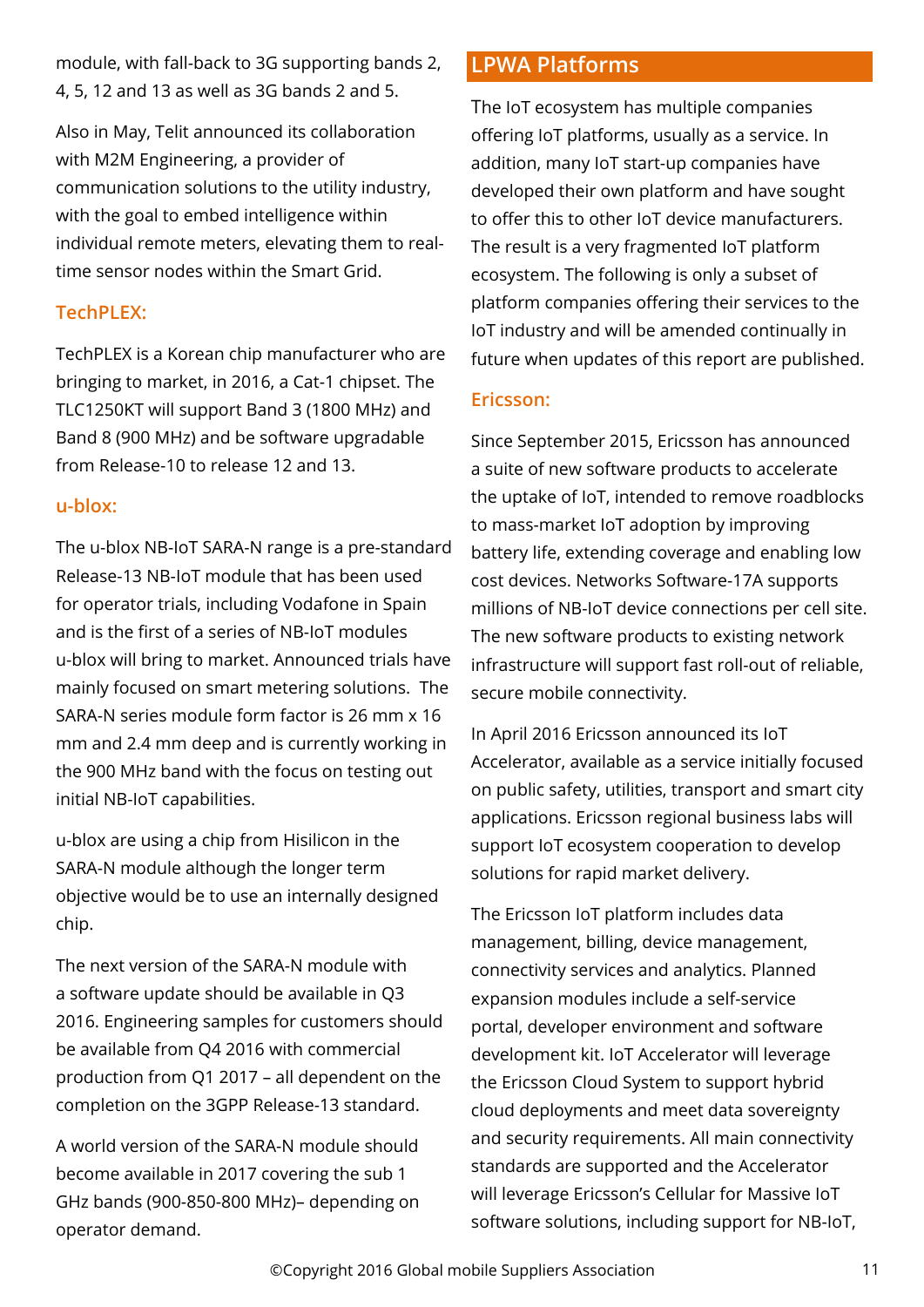LTE Cat-M1 and EC-GSM-IoT technologies for low power wide area applications.

Ericsson opened a Networked Society Lab in cooperation with the Brazilian Government in April 2016. The intent is to test new technologies and measure the positive impact of Internet of Things (IoT) projects including smart water, agriculture, rainforest protection, disaster prevention and monitoring applications.

#### **Nokia:**

Nokia demonstrated its NB-IoT technology at Mobile World Congress in collaboration with Intel and Vodafone Group. The demo showcased the network coverage enhancements and benefits of future NB-IoT services in both rural and urban scenarios, supported by NB-IoT enabled network equipment from Nokia and client device technology from Intel.

Tero Kola, head of Portfolio Management, Radio Networks at Nokia suggested that by 2020 there could be as many as 6.8 trillion daily connection requests from IoT end devices beyond simple metering applications.

Nokia combines radio and core networks, including Mobile Edge Computing, with Connectivity Management, Device Management and Application Enablement components, and includes end-to-end security. The company is also building a complete ecosystem and collaboration community around IoT.

The Nokia IoT portfolio includes radio for IoT, optimizes LTE and TD-LTE cell capacity and smartphone user experience. The Nokia network core for IoT is designed to drive down total cost of ownership for IoT solutions and allows for a business mix of high ARPC (Average Revenue Per Connection) and low ARPC IoT traffic. Connectivity Management helps operators manage the high numbers of connections from sensors and devices, especially when they use

SIM connections, and offers flexible deployment and selectable modules like billing, mediation and CRM. Application Enablement helps operators create customized IoT applications and services quickly and cost-effectively. The platform makes it easier to handle the complexity of these applications including managing devices, networks and systems.

In May 2016, Nokia and the Russian MTS Group signed a 5G collaboration agreement that included implementation of LTE-Advanced Pro features such as enhanced carrier aggregation and LTE-broadcast, coverage and capacity improvements using LTE-Unlicensed (LTE-U) and Licensed Assisted Access (LAA) and innovative IoT projects using Narrow Band Internet of Things (NB-IoT), LTE-Machine (LTE-M) and Extended Coverage GSM technologies.

Nokia are also promoting its mmWave small cells that can be deployed anywhere and deliver the low latency and flexibility critical to NB-IoT.

#### **Kii:**

Japanese Internet of Things (IoT) cloud platform provider has formed a strategic collaboration with KDDI of Japan for the Kii Cloud Platform Service (KCPS). The KCPS is a mobile app and IoT platform designed for enterprises to drive the next steps in IoT development and increase focus on the cloud in building the back-end support of these apps in Japan.

#### **Initial Use Cases for NB-IoT**

IoT and NB-IoT use cases are gaining momentum. The examples that follow are just a selection of some of the use cases that are being tested, trialled or commercialised.

#### **Smart Agriculture/Connected Vineyard:**

Ericsson, Intel and Orange have showcased how EC-EGPRS will address the challenge of extending coverage to difficult-to-reach indoor locations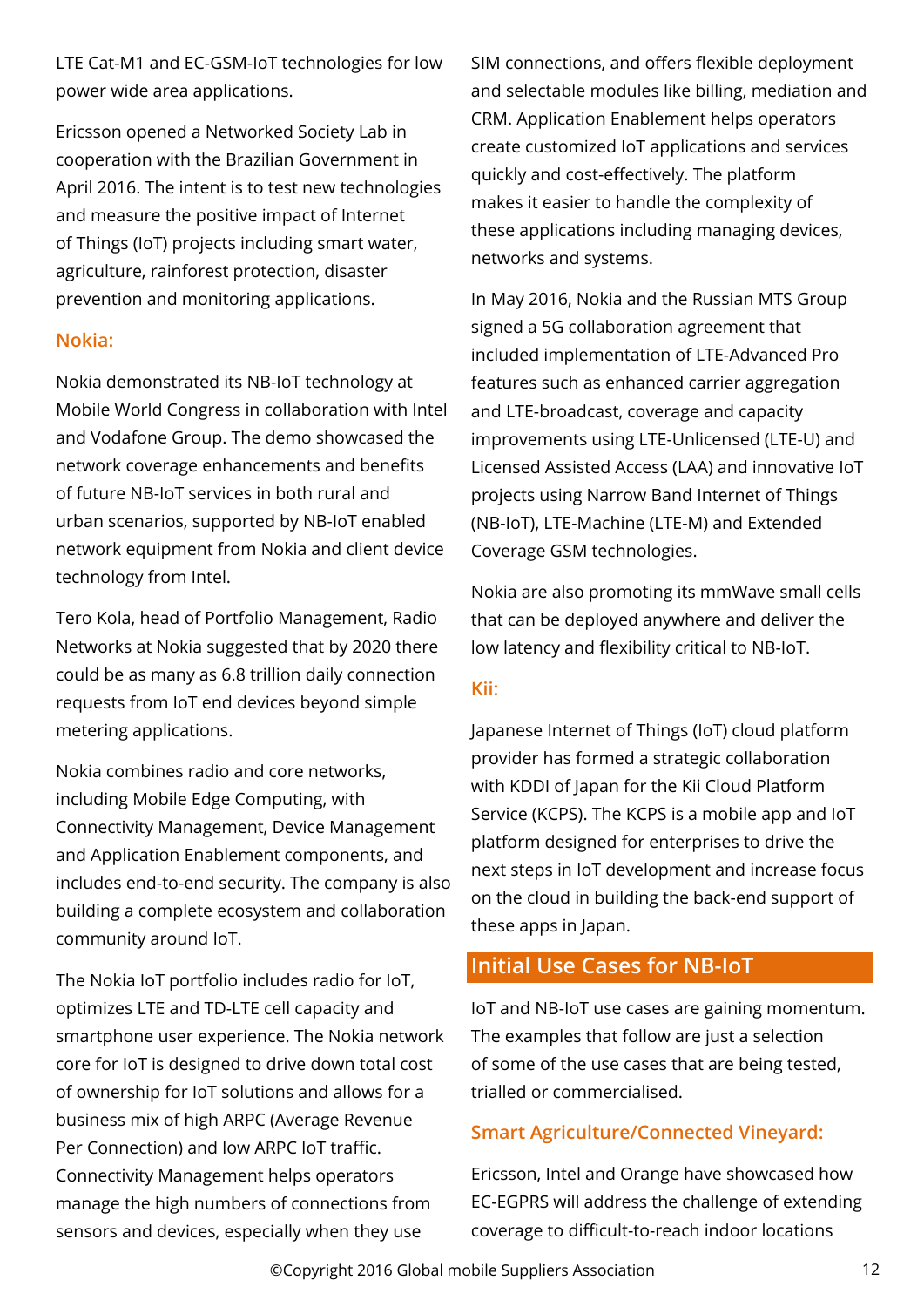such as basements as well as remote rural locations, such as vineyards and farms to extend the reach or NB-IoT technology.

#### **Connected eBike:**

Ericsson, Intel and Nokia have demonstrated an innovative bike tracking solution that utilises pre-NB-IoT technology to track the real-time location and status of eBikes through urban underground or even rural environments with lower signal levels.

#### **Fleet tracking and Smart Grid monitoring:**

Ericsson and Intel have demonstrated how Cat-M1 technology supports extended coverage in underground or rural areas for IoT applications such as fleet management and smart grid management.

#### **Mobile IoT Water Meter:**

Huawei, Neul, Vodafone and u-blox have demonstrated how pre-NB-IoT technology helps to provide real time usage information and fault management using live results relayed from Vodafone's Proof of Concept trial in Valencia, Spain.

#### **Connected Consumer and Industrial Devices:**

Sierra Wireless have a Cat-M1 solution for a variety of consumer devices, such as connected shoes, wearables and healthcare devices, as well as industrial devices, such as smart meters.

#### **Pet Tracking:**

Huawei and Vodafone have been working on using NB-IoT technology and location aware applications to make sure pets are kept safe and sound.

#### **Soil Monitoring:**

In Galacia, Spain, sensors are being used to monitor vineyard soil conditions to provide early warning of disease and enable traceability from grape to bottle.

#### **Goods labelling:**

Retailers are linking smarter goods labelling with consumer behaviours and in-store displays, to measure footfall and deliver prompts about special offers.

#### **Fault Monitoring:**

Manufacturers are using increasingly sensitive connected monitors to enable more predictive fault monitoring, maintenance and planning of spares.

#### **Asset Tracking:**

Construction firms are using location sensors to track equipment usage, support planning and guard against theft.

#### **Connected Cows:**

Dutch start-up Sparked has fitted cows with wireless sensors that send a message to the farmer when an animal is sick or pregnant.

#### **Telematics:**

The UK vehicle breakdown company, RAC has installed M2M SIMs in its fleet of 1,700 recovery vehicles so it can understand its drivers' behaviour and cut fuel costs.

The SIM is contained inside a black box plugged into the vehicles' diagnostic port and sends data back to the company's offices for monitoring. The RAC has cut its annual fuel costs by 17 per cent – £500,000 – using M2M telematics in its recovery vehicles to encourage more fuel efficient driving behaviour.

#### **Connected Sewers:**

In Australia, Optus and Vodafone are trialling pre-NB-IoT technology in city sewers. The two operators and Huawei are partnering with South East Water for the trial in urban areas that include